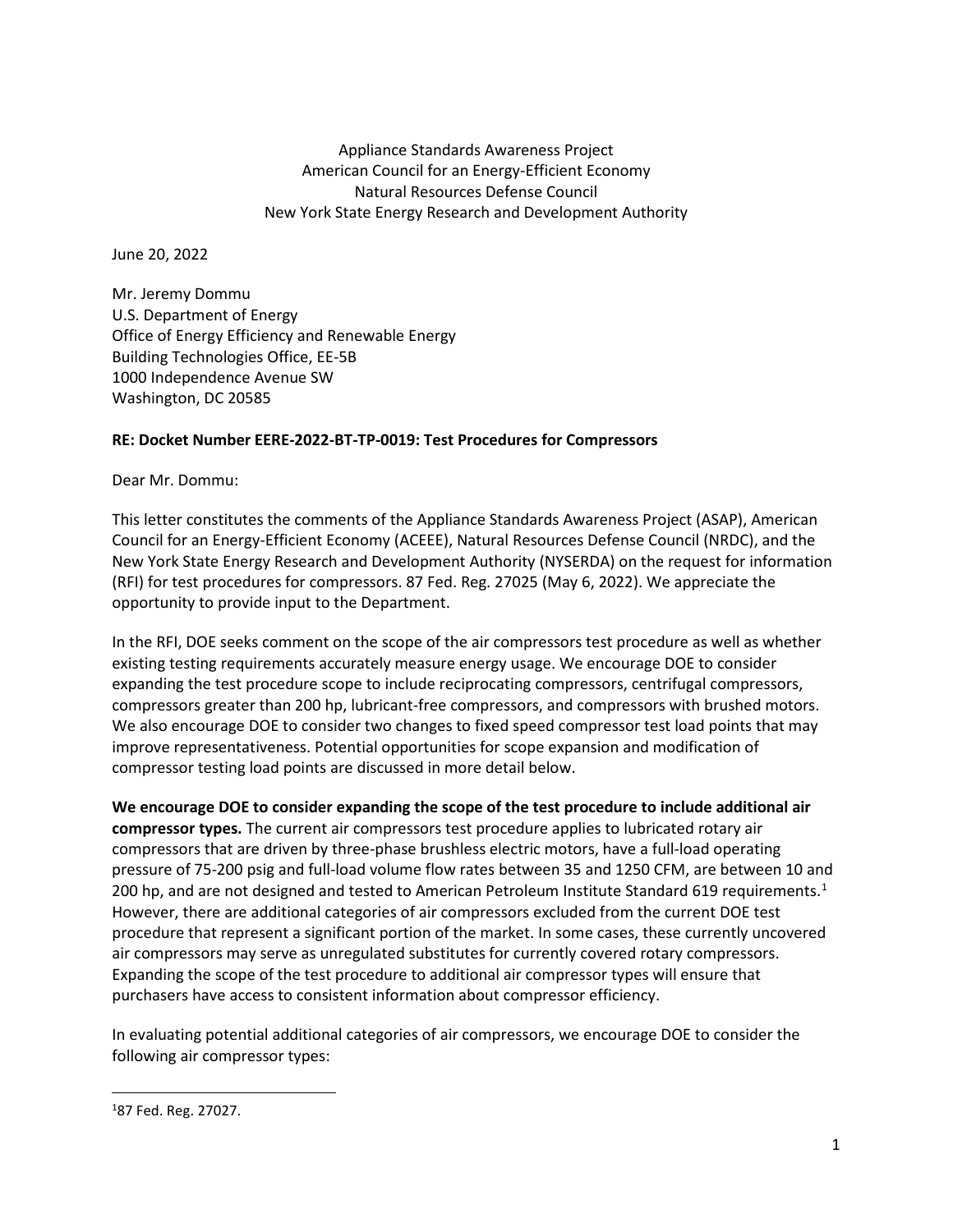Reciprocating compressors: While DOE ultimately did not adopt standards for reciprocating air compressors as part of the previous standards rulemaking, the Department estimated potential energy savings of [2](#page-1-0).2 quads.<sup>2</sup> In the previous final rule, DOE concluded that establishing a test procedure for reciprocating compressors was not warranted in the absence of existing or proposed energy conservation standards.<sup>[3](#page-1-1)</sup> Given the significant potential energy savings, we strongly encourage DOE to include reciprocating compressors within the scope of the test procedure. Including them within the test procedure scope would give DOE the option to pursue future energy conservation standards and could provide valuable information to drive efficiency programs.

Centrifugal compressors: Centrifugal compressors are dynamic compressors that compress air by transferring kinetic energy to the air rather than by reducing its volume via mechanical displacement. In the previous test procedure NOPR, DOE stated that dynamic compressors accounted for less than 1% of the compressor market.<sup>[4](#page-1-2)</sup> However, the recent AMO motors report showed that the energy usage of all industrial compressors was nearly 64 TWh, and centrifugal compressor energy usage represented about one-sixth of this total.<sup>[5](#page-1-3)</sup> This suggests energy usage from centrifugal compressors is significant. The ISO test procedure for dynamic compressors, ISO 5389, could serve as the basis for a DOE test procedure for centrifugal compressors.

Compressors greater than 200 hp: In the previous test procedure NOPR, DOE proposed to include compressors up to 500 hp within the test procedure scope. However, in the final rule DOE limited the scope to 200 hp. In prior comments, the California Investor-Owned Utilities (CA IOUs),<sup>[6](#page-1-4)</sup> Atlas Copco, $7$  and the Edison Electric Institute<sup>[8](#page-1-6)</sup> expressed support for coverage of compressors greater than 500 hp. DOE's rationale for limiting the scope to 200 hp was that test burden for large (e.g., 200+ hp) rotary compressor manufacturers would create an unfair advantage for non-regulated competing equipment such as centrifugal compressors. $9$  However, we believe inclusion of centrifugal compressors in scope, as described above, would mitigate this concern.

Lubricant-free compressors: As part of the prior test procedure NOPR, DOE did not propose to limit scope based on lubrication. However, stakeholders expressed concern that other compressor types outside the proposed scope such as dynamic compressors or scroll compressors would be viable substitutes for lubricant-free rotary compressors. In the final rule, DOE agreed that inclusion of lubricant-free rotary compressors could create a risk for unregulated product substitutions and excluded them from the scope of the test procedure. However, we encourage DOE to address the risk of unregulated product substitutions by expanding scope to include these other compressor types, rather than by explicitly excluding lubricant-free compressors.

Compressors with brushed motors: The scope of the DOE test procedure includes only compressors utilizing brushless motors. While DOE previously suggested that brushed motors in air compressors represent a small portion of the market, the Department noted in the previous NOPR that

<span id="page-1-1"></span><span id="page-1-0"></span><sup>2</sup> EERE-2013-BT-STD-0040-0037, pp. 8-28,29; 10-15. www.regulations.gov/document/EERE-2013-BT-STD-0040-0037 3 82 Fed. Reg. 1059 (January 4, 2017).

<span id="page-1-2"></span><sup>4</sup> 81 Fed Reg. 27228 (May 5, 2016).

<span id="page-1-3"></span><sup>5</sup> P. Rao et al. U.S. Industrial and Commercial Motor System Market Assessment Report, 2021, pp. 38-39. escholarship.org/uc/item/42f631k3

<span id="page-1-4"></span><sup>6</sup> EERE-2014-BT-TP-0054-0012, p. 4. www.regulations.gov/comment/EERE-2014-BT-TP-0054-0012

<span id="page-1-5"></span><sup>7</sup> EERE-2014-BT-TP-0054-0009, p. 11. www.regulations.gov/comment/EERE-2014-BT-TP-0054-0009

<span id="page-1-7"></span><span id="page-1-6"></span><sup>8</sup> EERE-2013-BT-STD-0040-0012, p. 3. www.regulations.gov/comment/EERE-2013-BT-STD-0040-0012 9 82 Fed. Reg. 1061,1062 (January 4, 2017).